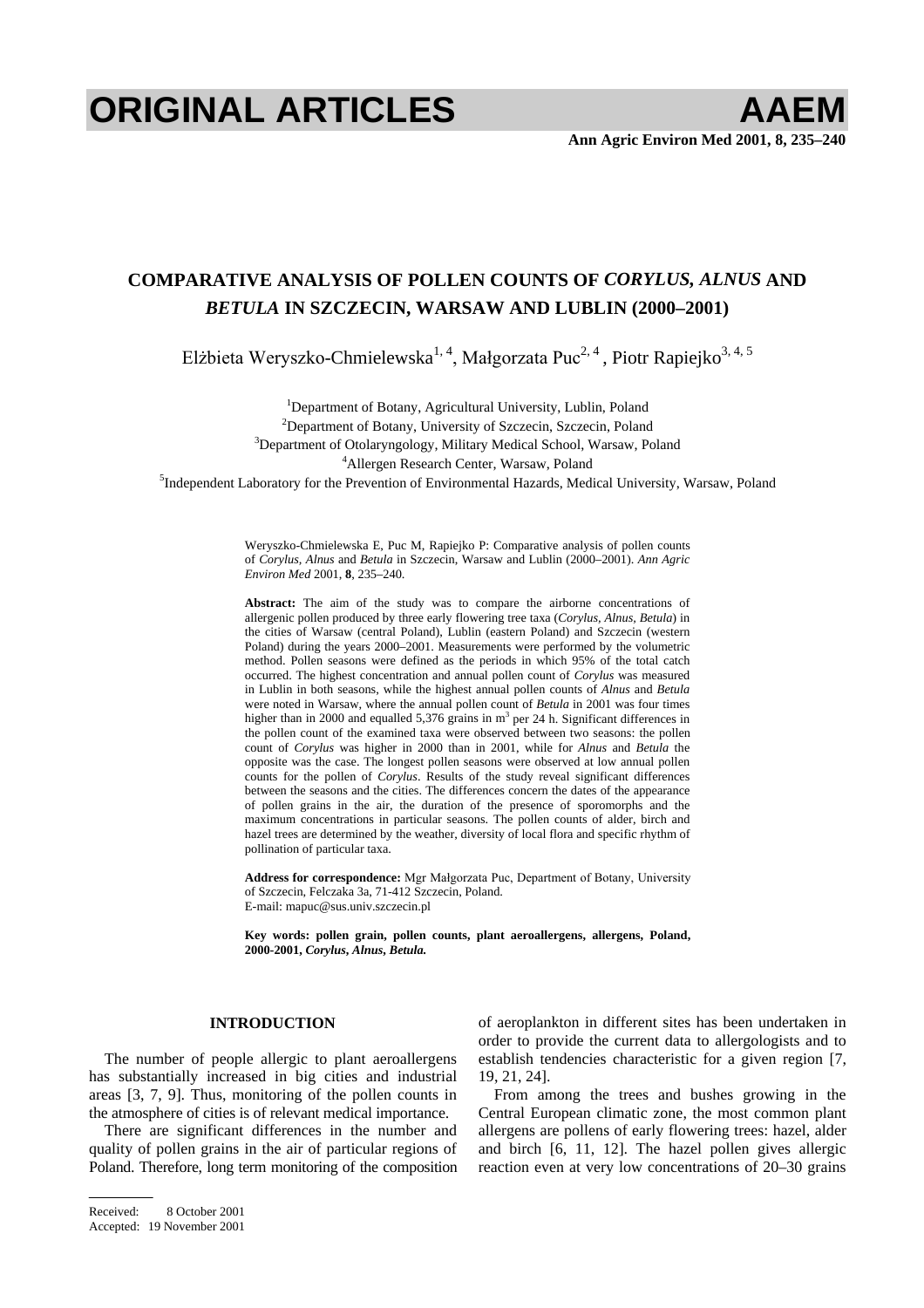

**Figure 1.** Pollen grains of *Corylus* (A), *Alnus* (B), and *Betula* (C), × 1500.

in  $m<sup>3</sup>$  per 24 h. The highest pollen concentration in household dust is found five weeks after peak pollination, similar to the case of *Alnus.* Pollen produced by alder trees is a very strong allergen, similar to that produced by hazel. Clinical symptoms can appear at a pollen concentration as low as 50 grains in  $m<sup>3</sup>$  per 24 h. The birch tree pollen is also a very strong allergen. Clinical symptoms can appear at the pollen grain concentration of about 80 grains in  $m<sup>3</sup>$  per 24 h. The highest concentration of this allergen in household dust is noted three weeks after the peak pollination [3, 13, 16, 19, 25].

The pollen grain surface may be covered with microorganisms, their toxins, organic and inorganic contaminants that may enhance allergic reaction [9, 22].

The flowering period of European hazel (*Corylus avellana* L.) extends over February and March; that of black alder (*Alnus glutinosa* (L.) Gaertn.) and grey alder (*A. incana* (L.) Mnch.) lasts from February to April, whereas the birch tree (*Betula pendula* Roth.) has its flowering period in April and May [18].

The flowering of hazel (*Corylus* sp.) marks the beginning of the botanical early spring season. The pollen grains (18  $\mu$ m × 26  $\mu$ m) are triporate (Fig. 1) with a profound oncus at each pore [3, 4].

The grains of *Alnus* (21  $\mu$ m  $\times$  24  $\mu$ m) have 4-5 pores, with aspides at the pores (Fig. 1). The male flower forms

groups of hanging balls and each ball produces about 4.5 million pollen grains [3, 4].

Birch trees (*Betula* sp*.*) are abundant pollen producers, each ball produces about 5.5 million pollen grains. The grains (20  $\mu$ m  $\times$  23  $\mu$ m) are triporous (Fig. 1) with pronounced aspides at the pores [3, 4].

The aim of the present study was to perform a comparative analysis of the pollen counts of *Corylus, Alnus* and *Betula*  in the atmosphere of three big cities: Warsaw (central Poland), Lublin (eastern Poland) and Szczecin (western Poland). This analysis was expected to enable:

• determination of the dates of the beginning of pollen seasons and their duration in particular cities;

• comparison of the character of the pollination curves in the three cities;

• assessment of the pollen counts in the years 2000–2001;

• comparison of the pollen counts in particular vegetation seasons.

#### **MATERIALS AND METHODS**

Analysis of the pollen count distribution was performed on the basis of the data collected in Warsaw, Lublin and Szczecin in the seasons of 2000–2001.

In Warsaw, the measuring site was localised in the city centre, at an elevation of 15 m above ground level. In



**Figure 2.** Pollen counts of *Corylus* sp. in the atmosphere of Warsaw, Lublin and Szczecin in 2000.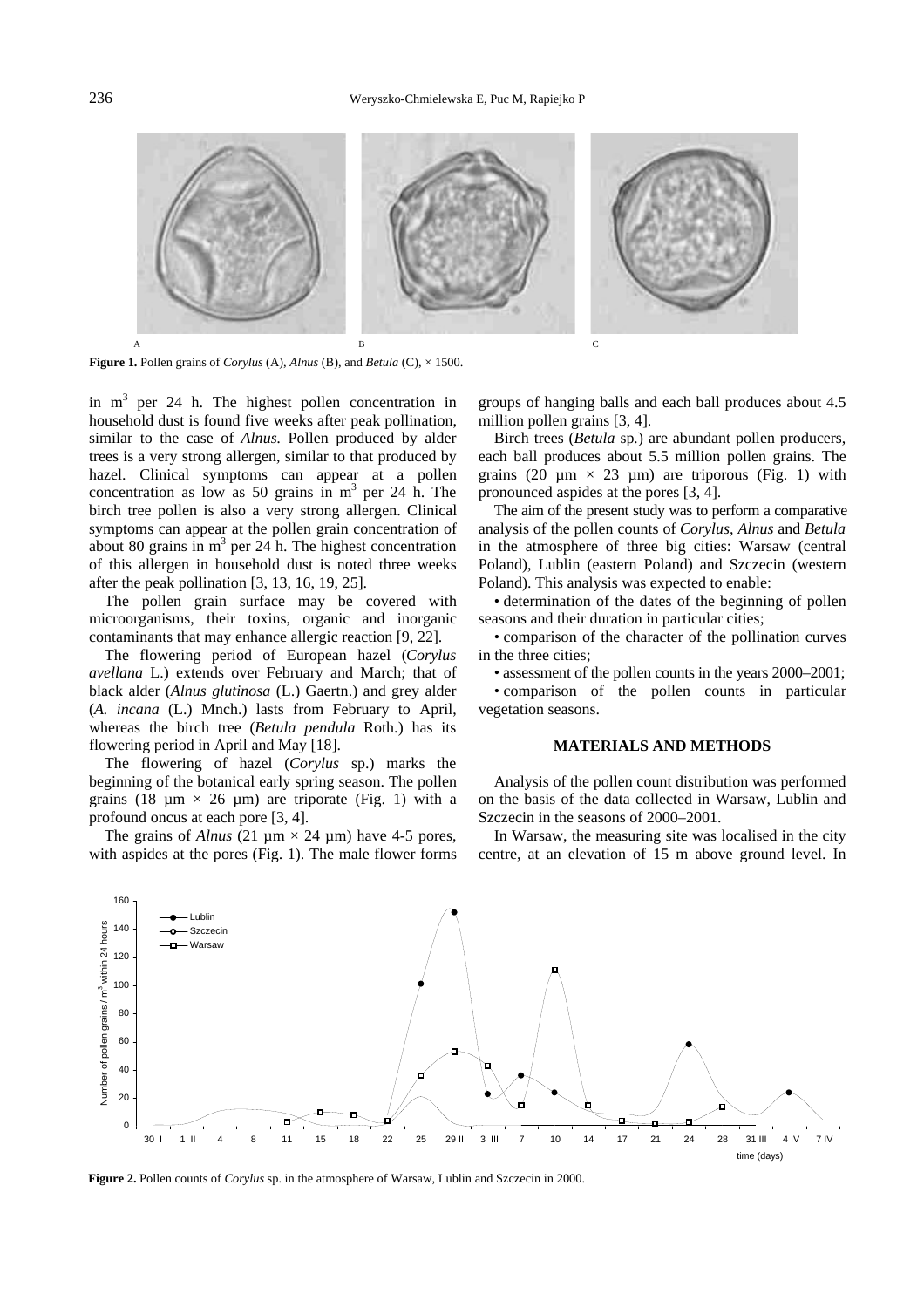|         | City | Lublin         |               | Szczecin       |                 | Warsaw         |                 |
|---------|------|----------------|---------------|----------------|-----------------|----------------|-----------------|
|         |      | 2000           | 2001          | 2000           | 2001            | 2000           | 2001            |
| Corylus | ps   | $22.02 - 7.04$ | $8.02 - 7.04$ | 30.01-31.03    | $8.02 - 1.04$   | 11.02-28.03    | $8.02 - 9.04$   |
|         | tn   | 517            | 823           | 75             | 87              | 341            | 429             |
|         | max  | 152            | 114           | 21             | 7               | 111            | 54              |
| Alnus   | ps   | $10.02 - 7.04$ | $8.02 - 7.04$ | $4.02 - 28.03$ | $12.02 - 31.03$ | $11.02 - 7.04$ | $23.02 - 20.03$ |
|         | tn   | 1022           | 6212          | 621            | 838             | 694            | 10801           |
|         | max  | 145            | 1740          | 295            | 139             | 118            | 2341            |
| Betula  | ps   | 11.04-9.05     | 18.04-10.05   | 11.04-5.05     | 25.04-14.05     | 11.04-5.05     | $24.04 - 12.05$ |
|         | tn   | 9058           | 13648         | 1339           | 14122           | 4729           | 25147           |
|         | max  | 3232           | 2069          | 934            | 3712            | 1825           | 5376            |

**Table 1.** Results of aerobiological study of tree pollen counts in the atmosphere of Polish cities.

ps – pollen season, tn – total number of pollen grains collected in the season, max – maximum number of pollen grains / 24 hours.

Lublin in 2000 the measurements were performed in the Wrotków quarter of the city, at 7 m above ground level, and in 2001 in the city centre at 14 m above ground level. In Szczecin the measuring site was in the city centre at 21 m above ground level.

The pollen count was measured by the volumetric method [8, 10]. In Warsaw, the measurements were performed by Burkard trap every 24 hours in the two seasons [11]. In Szczecin in 2000 the measurements were made by VST trap and the preparations changed twice a week, and in the season of 2001 the measurements were performed by VST trap every 24 hours [10, 11, 12]. In Lublin in 2000 the measurements were made by VST trap and in 2001 the pollen count was measured by Lanzoni trap every 24 hours [11]. The qualitative and quantitative composition of the samples was determined in preparations on glass slides of the size  $22 \times 22$  mm, and the pollen concentration expressed as the number of grains in  $m<sup>3</sup>$  per 24 h. The beginning and end of the season were established by the 95% method, i. e. pollen

seasons were defined as the period in which 95% of the total catch occurred [2].

## **RESULTS**

A comparison of hazel pollen observed in the three cities over a period of two years has shown that in the season of 2000 the pollination of this taxon began the earliest in Szczecin where the pollen count was the lowest. In Lublin, the beginning of pollination was three weeks later than in Szczecin and two weeks later than in Warsaw (Tab. 1). The highest pollen count of *Corylus* was found in Lublin in both observation seasons, and the peak of pollination in Lublin in 2000 coincided with that in Szczecin, but was two weeks earlier than in Warsaw (Fig. 2). The highest annual count of this pollen was measured in 2001 in Lublin (Tab. 1).

In 2000, the *Corylus* pollen count was generally lower than in 2001. In 2001, a high pollen count of over 50 grains in  $m<sup>3</sup>$  per 24 h was noted in Warsaw as early as the



**Figure 3.** Pollen counts of *Corylus* sp. in the atmosphere of Warsaw, Lublin and Szczecin in 2001.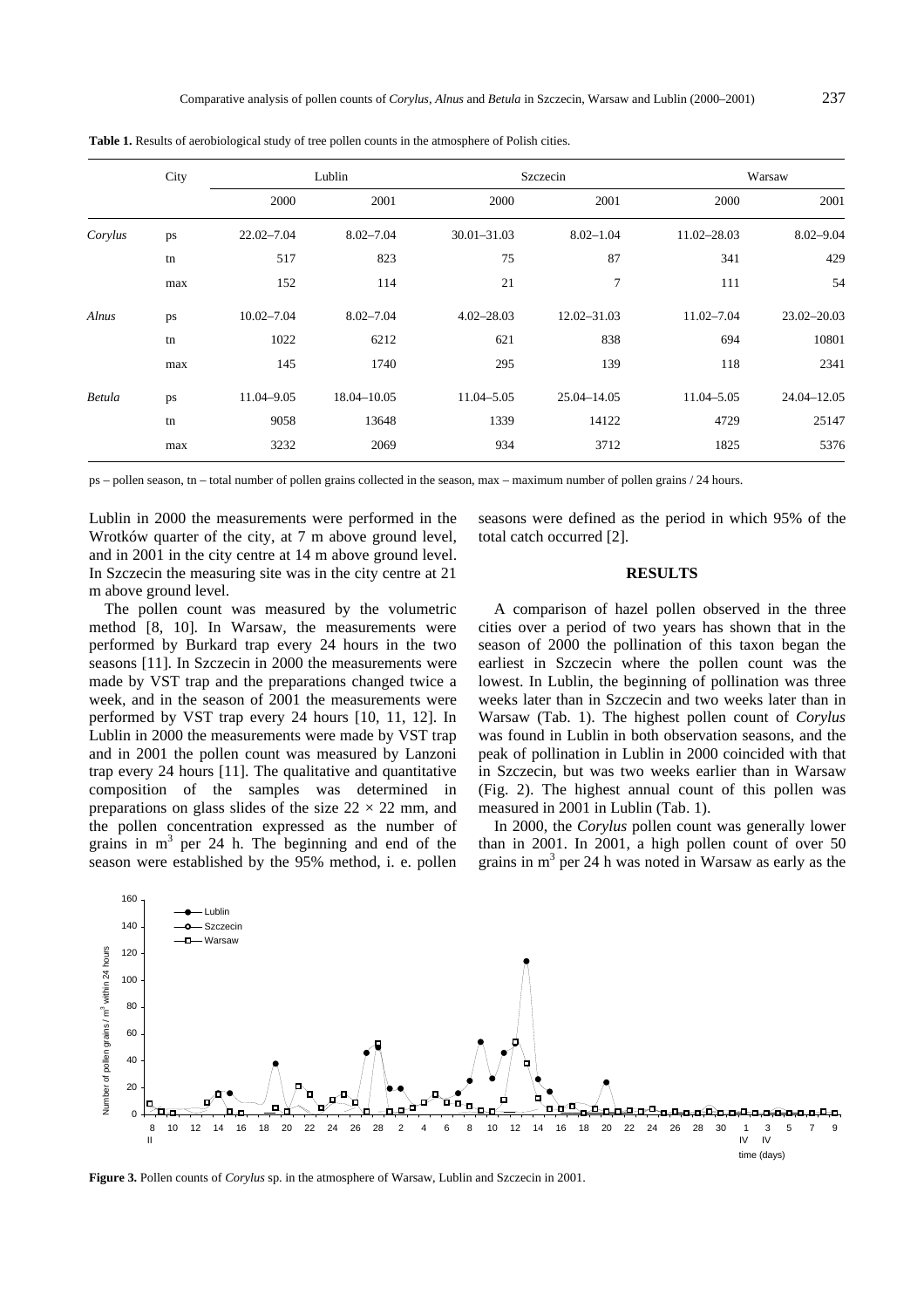

**Figure 4.** Pollen counts of *Alnus* sp. in the atmosphere of Warsaw, Lublin and Szczecin in 2000.



**Figure 6.** Pollen counts of *Betula* sp. in the atmosphere of Warsaw, Lublin and Szczecin in 2000.

end of February. In the middle of March we noted in Warsaw another increase of the pollen count of hazel coincident with the pollination peak in Lublin (Fig. 3).

In the season of 2000, the beginning of *Alnus* pollination in Szczecin was one week earlier than in the other two cities (Tab. 1). The highest count of alder tree pollen of about 300 grains in  $m<sup>3</sup>$  per 24 h was observed in Szczecin at the beginning of the third week of February. In the other cities the pollen count was lower, and the pollination peaks were by 4 -7 days later than in Szczecin (Fig. 4).

In the season of 2001, the alder tree pollen count reached very high values in Warsaw, rising in the middle of March to over 2,300 grains in  $m<sup>3</sup>$  per 24 h, while in Lublin its highest value was  $1,740$  grains in m<sup>3</sup> per 24 h, and the pollination peak was noted six days earlier than in Warsaw. In Szczecin, the alder pollen count was very low with only a few grains in  $m<sup>3</sup>$  per 24 h, and was observed in the period not coinciding with the time of pronounced pollination noted in the other two cities (Fig. 5).

The highest annual count of *Alnus* was measured in 2001 in Warsaw (Tab. 1).

The course of pollination of birch trees was well pronounced and similar in both seasons in Lublin and Warsaw. The beginning of pollination was observed at the same time in all the cities (Tab. 1).

In the season of 2000 the highest birch tree pollen count of over  $3,000$  grains in  $m<sup>3</sup>$  per 24 h was observed in Lublin. In this city the peak of pollination occurred a few days earlier than in the other two cities (Fig. 6).

In 2001 in Warsaw the birch tree pollen count reached over 5,300 grains in  $m<sup>3</sup>$  per 24 h, which was the highest value in the cities studied during the whole time of observation. In Szczecin, the maximum pollen count was over 3,500 grains in  $m<sup>3</sup>$  per 24 h, while in Lublin - over 3,000 grains in  $m<sup>3</sup>$  per 24 h. In Lublin, the maximum value was noted one week earlier than in Warsaw and Szczecin (Fig. 7).

The highest annual pollen count of *Betula* measured in 2001 in Warsaw was five times higher than in 2000. In Lublin and Szczecin the annual pollen counts of this taxon were also higher in 2001 (Tab. 1).

A long pollination period was observed for *Corylus* in Szczecin, with low annual total counts of sporomorphs.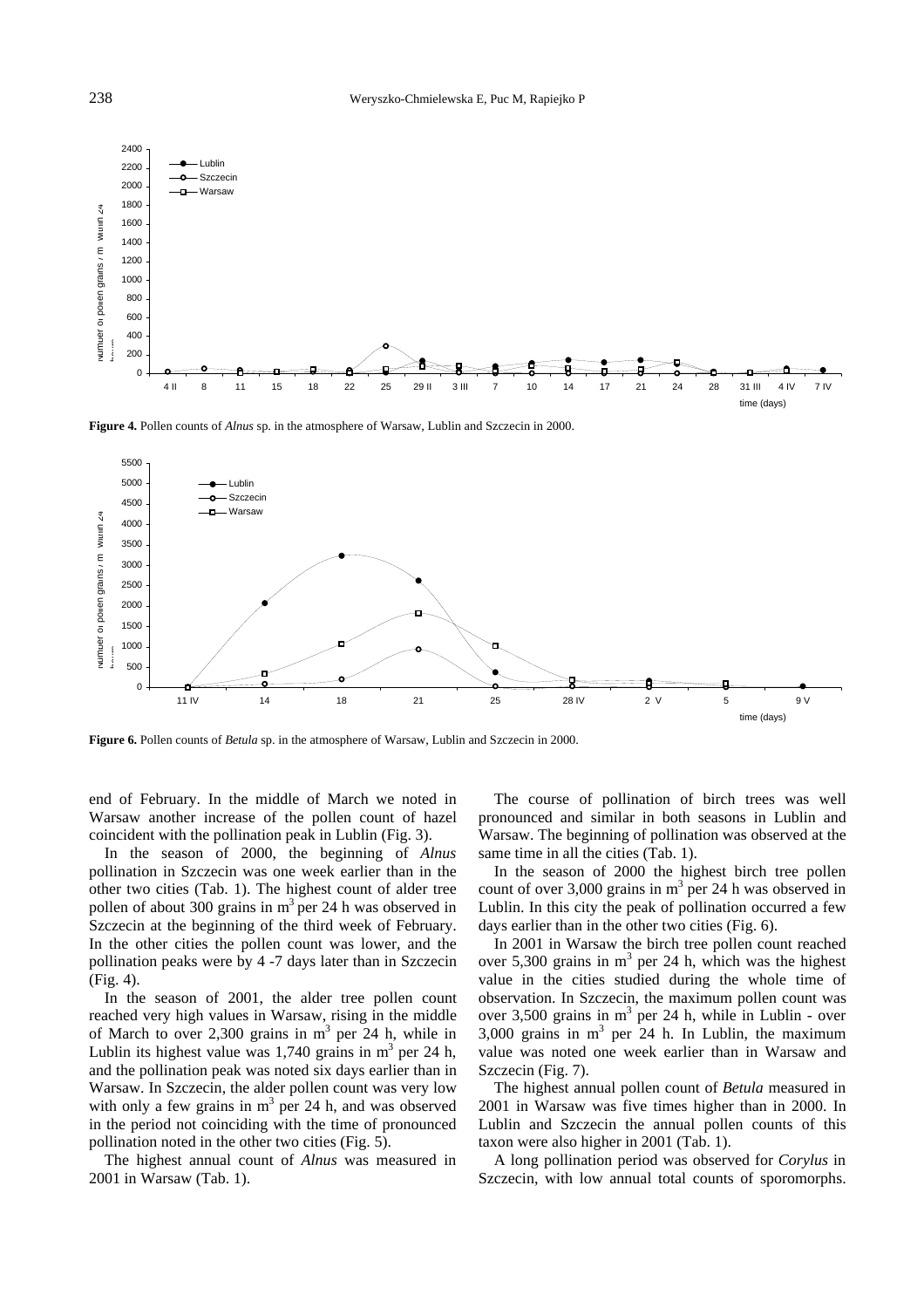

**Figure 5.** Pollen counts of *Alnus sp.* in the atmosphere of Warsaw, Lublin and Szczecin in 2001.



**Figure 7.** Pollen counts of *Betula sp.* in the atmosphere of Warsaw, Lublin and Szczecin in 2001.

For *Alnus*, a very short pollination period was noted in Warsaw in 2001 (27 days). In the other cities during the two seasons studied, the duration of the pollination periods was comparable (over 50 days). The pollination period of birch trees was relatively short and of similar duration of over 20 days in the two seasons and in all the cities studied (Tab. 1).

#### **DISCUSSION**

The results presented above testify to significant differences in the pollen counts of the three taxa studied between the cities in particular seasons and between the seasons.

The concentration of pollen grains in the air over a city is determined by the individual rhythm of plant pollination, meteorological conditions, composition of local flora, geographic location and kind of urban structure (loose or compact housing, areas with many gardens or with scarce vegetation, industrial areas, agricultural areas or forests) [7, 9, 17, 24, 25].

The differences in the beginning of pollination of *Alnus* and *Corylus* noted in 2000 are most probably due to the weather conditions which are known to affect their pollination, as indicated by Szczepanek [20], Szczepanek *et al* [21], and Weryszko-Chmielewska [24].

The much higher pollen counts of *Betula* in Lublin and Warsaw in 2001 than in 2000 can be explained by the natural rhythm of pollination of these trees. According to Nilsson and Persson [7], *Betula* shows a two-year rhythm of more pronounced pollination. As follows from longterm studies performed in recent years in Switzerland, the *Betula* pollination begins 19 days earlier nowadays than in 1980 [1].

Schmid-Grendelmeier *et al.* have suggested that in France and Switzerland the ash tree (*Fraxinus excelsior*) is a strongly allergenic species [14, 15]. The results obtained by Wahl *et al.* indicate the occurrence of the cross-reactivity between birch and ash pollen allergens [23]. The period of the presence of airborne ash tree pollen (April, May) coincides with the pollen season of birch trees. Fortunately, in Poland ash tree pollen rarely